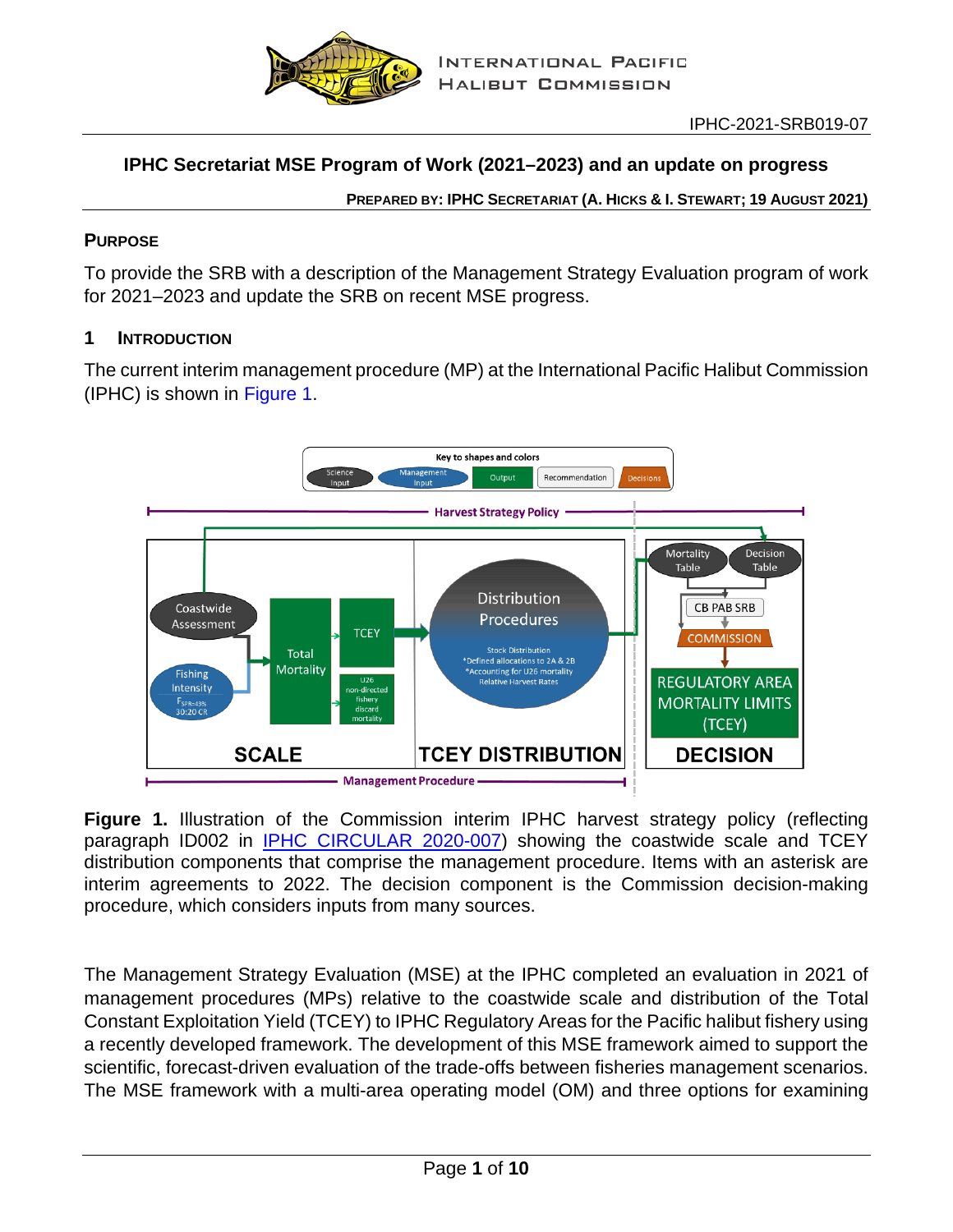estimation error is described in Hicks et al. (2020) with technical details available in **IPHC-2021-**[MSE-01.](https://www.iphc.int/uploads/pdf/msab/tech/iphc-2021-mse-01.pdf) Descriptions of the MPs evaluated and simulation results are presented in Hicks et al. (2021). Additional tasks were identified at the 11<sup>th</sup> Special Session of the IPHC [\(IPHC-2021-](https://www.iphc.int/uploads/pdf/sps/ss011/iphc-2021-ss011-r.pdf) [SS011-R\)](https://www.iphc.int/uploads/pdf/sps/ss011/iphc-2021-ss011-r.pdf) to supplement and extend this analysis for future evaluation [\(Table 1\)](#page-1-0).

<span id="page-1-0"></span>**Table 1.** Tasks recommended by the Commission at SS011 [\(IPHC-2021-SS011-R](https://www.iphc.int/uploads/pdf/sps/ss011/iphc-2021-ss011-r.pdf) para 7) for inclusion in the IPHC Secretariat MSE Program of Work for 2021–2023.

| ID               | Category   | Task                            | Deliverable                                 |  |  |  |
|------------------|------------|---------------------------------|---------------------------------------------|--|--|--|
| F.1              | Framework  | Develop migration scenarios     | Develop OMs with alternative migration      |  |  |  |
|                  |            |                                 | scenarios                                   |  |  |  |
| F.2              | Framework  | Implementation variability      | Incorporate additional sources of           |  |  |  |
|                  |            |                                 | implementation variability in the framework |  |  |  |
|                  |            | Develop more realistic          | Improve the estimation model to more        |  |  |  |
| F.3              | Framework  | simulations of estimation error | adequately mimic the ensemble stock         |  |  |  |
|                  |            |                                 | assessment                                  |  |  |  |
| Framework<br>F.5 |            | Develop alternative OMs         | Code alternative OMs in addition to the one |  |  |  |
|                  |            |                                 | already under evaluation.                   |  |  |  |
| M.1              | <b>MPs</b> | Size limits                     | Identification, evaluation of size limits   |  |  |  |
| M.3              | <b>MPs</b> | Multi-year assessments          | Evaluation of multi-year assessments        |  |  |  |
|                  |            |                                 | Develop methods and outputs that are useful |  |  |  |
| E.3              | Evaluation | Presentation of results         | for presenting outcomes to stakeholders and |  |  |  |
|                  |            |                                 | Commissioners                               |  |  |  |

## **2 VARIABILITY IN THE MSE FRAMEWORK**

The IPHC MSE closed-loop simulation framework consists of an operating model written in C++ that incorporates management procedures that are written in R. [Figure 2](#page-2-0) shows the elements of the closed-loop simulation and the annual process of an MP feeding back into the simulated population (OM).

At SRB018, the SRB requested an improved explanation of variation included in the MSE.

[IPHC-2021-SRB018-R,](https://iphc.int/uploads/pdf/srb/srb018/iphc-2021-srb018-r.pdf) para. 30: *The SRB REQUESTED that the IPHC Secretariat present a revised system diagram of the MSE, showing components of variability and their implementation within MSE.*

Leach et al. (2014) identified eight categories of uncertainty from the initial MSE of North Atlantic swordfish (*Xiphias gladius*) (see Sharma et al. 2020). These eight categories each contained multiple sources of uncertainty which provide a convenient framework for considering the components in the Pacific halibut MSE framework. We subsumed the "Recruitment" category into the "Population" category and list important sources of variability for the remaining seven categories in [Table 2.](#page-3-0)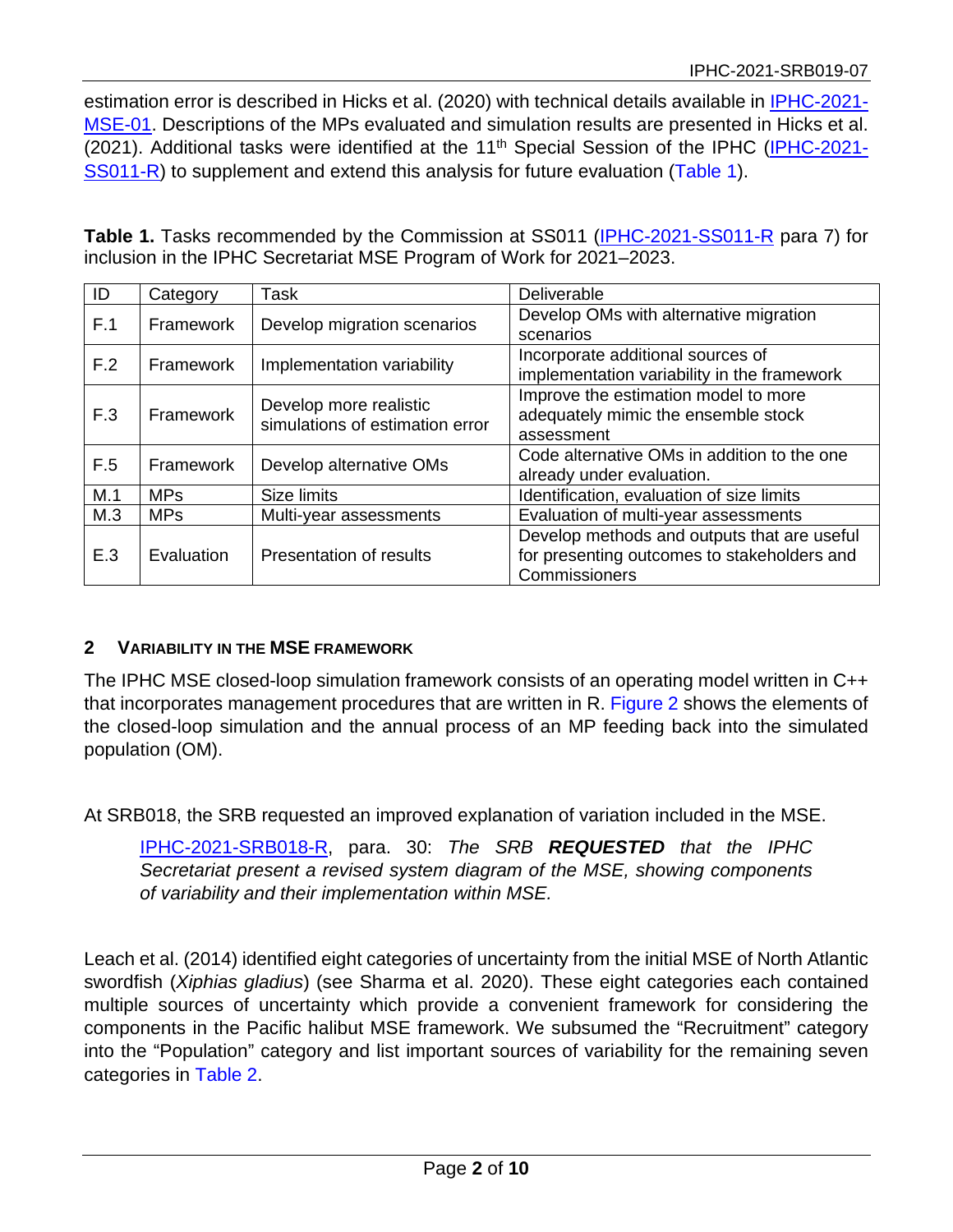

<span id="page-2-0"></span>**Figure 2.** Illustration of the closed-loop simulation framework with the operating model (OM) and the management procedure (MP). This is the annual process on a yearly timescale.



<span id="page-2-1"></span>**Figure 3.** Sources of variability incorporated into the IPHC MSE closed-loop simulation framework. Additional sources of variability not currently included in this framework are listed in [Table 2.](#page-3-0)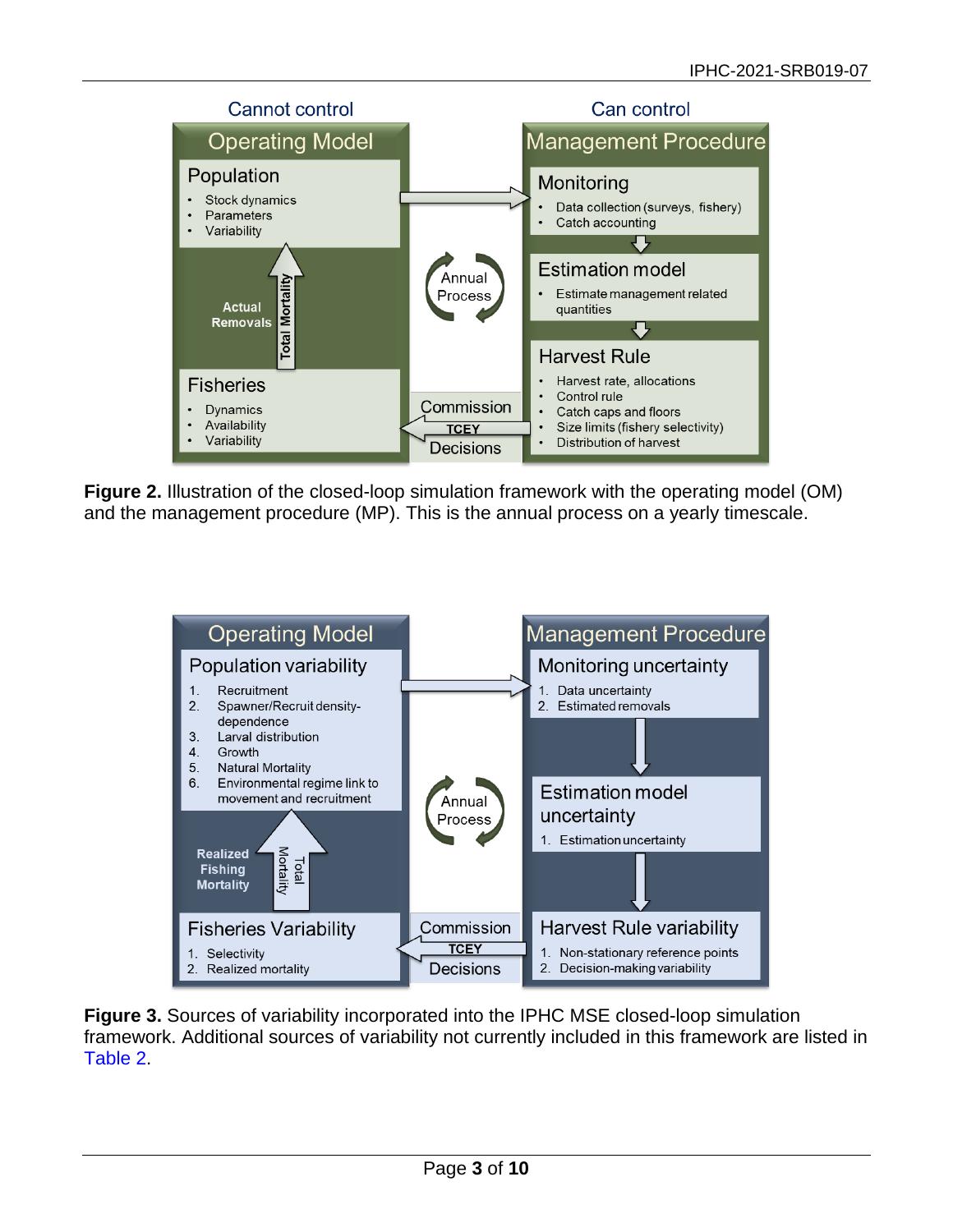[Figure 3](#page-2-1) shows the sources of variability that are currently included in the IPHC MSE closedloop simulation framework and under which elements they occur within the framework. Many sources of variability occur within the operating model because it contains many unknowns, and the goal of MSE is to identify management strategies that are robust to the unknowns. The management procedure inherently contains uncertainty because of the sampling process and the use of an estimation model. The harvest rule uses dynamic reference points and the Commission may depart from the specific harvest rule outcome, which is called decision-making variability. Future additions of variability sources are indicated with italic script in [Table 2.](#page-3-0)

<span id="page-3-0"></span>**Table 2.** Sources of variability for seven categories (based on Leach et al. (2014)) for the Pacific halibut MSE. Items not currently included in the IPHC MSE framework are shown with bullets and in italics. Shaded cells indicate combinations of categories and elements that do not have sources of variability identified.

|                                             | <b>MSE Framework Element (Figure 2)</b>                                                                                                                       |                                                                                               |                                               |                                               |                                                        |  |  |  |
|---------------------------------------------|---------------------------------------------------------------------------------------------------------------------------------------------------------------|-----------------------------------------------------------------------------------------------|-----------------------------------------------|-----------------------------------------------|--------------------------------------------------------|--|--|--|
| Leach et al.<br>(2014)<br><b>Categories</b> | <b>Population</b>                                                                                                                                             | <b>Fisheries</b>                                                                              | <b>Monitoring</b>                             | <b>Estimation</b><br><b>Model</b>             | <b>Harvest</b><br>Rule                                 |  |  |  |
| <b>Reference</b><br>points                  |                                                                                                                                                               |                                                                                               |                                               |                                               | Non-<br>1.<br>stationary                               |  |  |  |
| Population<br>structure                     | Recruitment<br>1.<br>Spawner/Recruit<br>2.<br>density-dependence<br>Larval distribution<br>3.<br>Stock structure<br>$\bullet$<br>Annual movement<br>$\bullet$ |                                                                                               |                                               |                                               |                                                        |  |  |  |
| <b>Model</b>                                | Number of bio-<br>$\bullet$<br>regions<br>Density-dependent<br>$\bullet$<br>processes (other<br>than recruitment)                                             | Selectivity<br>1.<br>Number of<br>$\bullet$<br>fisheries/sectors<br>Catchability<br>$\bullet$ | Data<br>$\bullet$<br>generation<br>processes  | Estimation<br>$\bullet$<br>model<br>structure |                                                        |  |  |  |
| <b>Management</b>                           |                                                                                                                                                               | Response of<br>$\bullet$<br>fisheries                                                         | Uncertain<br>1.<br>data                       | Estimation<br>1.<br>uncertainty               | Decision-<br>$\overline{2}$ .<br>making<br>variability |  |  |  |
| <b>Life History</b><br><b>Traits</b>        | Growth<br>4.<br>Natural mortality<br>5.<br>Maturation,<br>$\bullet$<br>fecundity, spawning                                                                    |                                                                                               |                                               |                                               |                                                        |  |  |  |
| <b>Environmental</b>                        | Regimes<br>6.<br>6.1. Movement<br>6.2. Recruitment<br>Growth<br>$\bullet$<br>Mortality<br>$\bullet$<br>Climate change<br>$\bullet$                            | Effects on<br>$\bullet$<br>fisheries                                                          | Effects on<br>$\bullet$<br>data<br>collection |                                               | Response<br>$\bullet$<br>of harvest<br>rule            |  |  |  |
| <b>Fishing</b><br>mortality<br>(catch)      |                                                                                                                                                               | Realized<br>2.<br>removals                                                                    | Estimated<br>2.<br>removals                   |                                               |                                                        |  |  |  |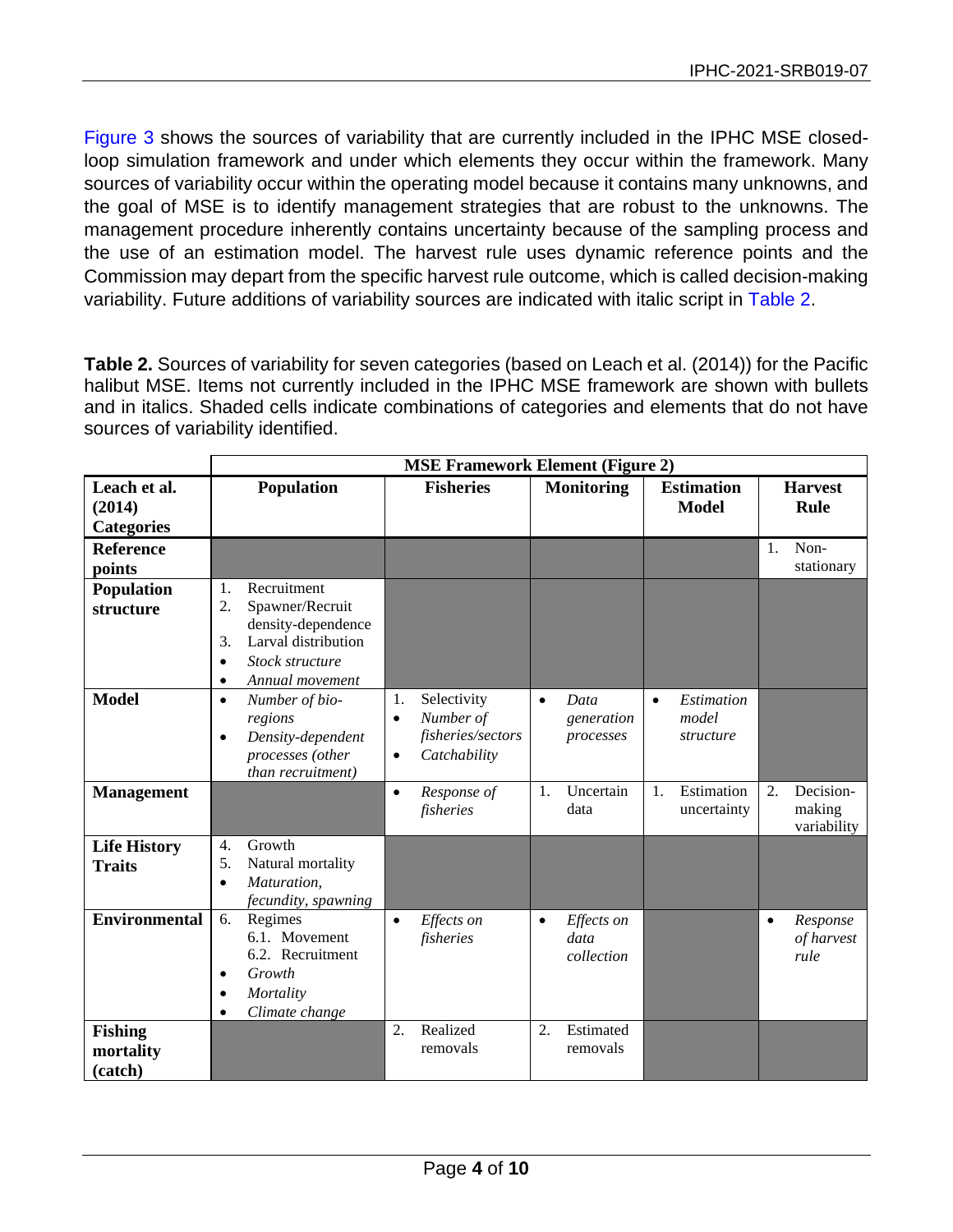#### **3 MSE RESULTS FOR BIENNIAL STOCK ASSESSMENTS**

One of the tasks recommended by the Commission at SS011 [\(Table 1,](#page-1-0) [IPHC-2021-SS011-R](https://www.iphc.int/uploads/pdf/sps/ss011/iphc-2021-ss011-r.pdf) para 7) for inclusion in the IPHC Secretariat MSE Program of Work for 2021–2023 was to investigate multi-year assessments. This would be an MP that incorporates a process where the stock assessment occurs at intervals longer than annually. The mortality limits in a year with the stock assessment can be determined as in previously defined MPs, but in years without a stock assessment, the mortality limits would need an alternative approach. This may be as simple as maintaining the same mortality limits for each IPHC Regulatory Area in years with no stock assessment, or as complicated as invoking an alternative MP that does not require a stock assessment (such as an empirical-based MP relying only on data/observations).

Simulations using a MP where the stock assessment occurs biennially and the mortality limits remain unchanged from the previous year were performed using the MSE framework. The specifications of the simulation model are the same as reported in Hicks et al. (2020), Hicks et al. (2021), and [IPHC-2021-MSE-01.](https://www.iphc.int/uploads/pdf/msab/tech/iphc-2021-mse-01.pdf) The MP specified as A was used with the addition of a biennially assessment [\(Table 3\)](#page-4-0). Coastwide performance metrics for MP-A with and without the biennial mortality limit specification are shown in [Table 4](#page-5-0) along with MP-D and MP-J which were the best performing MPs from the previous MSE simulations.

<span id="page-4-0"></span>

| <b>Table 3.</b> Specifications of MPs with an annual stock assessment and management advice    |  |
|------------------------------------------------------------------------------------------------|--|
| (MP-A, MP-D, and MP-J), and with a biennial stock assessment and mortality limit specification |  |
| (MP-A2).                                                                                       |  |

| <b>Element</b>                                                   | <b>MP-A</b> | MP-A2 | MP-D | MP-J |
|------------------------------------------------------------------|-------------|-------|------|------|
| Maximum coastwide TCEY change of 15%                             |             |       |      |      |
| Maximum Fishing Intensity buffer (SPR=36%)                       |             |       |      |      |
| O32 stock distribution                                           |             |       |      |      |
| O32 stock distribution (5-year moving average)                   |             |       |      |      |
| All sizes stock distribution                                     |             |       |      |      |
| Fixed shares updated in 5th year from O32 stock distribution     |             |       |      |      |
| Relative harvest rates of 1.0 for 2-3A, and 0.75 for 3B-4        |             |       |      |      |
| Relative harvest rates of 1.0 for 2-3, 4A, 4CDE, and 0.75 for 4B |             |       |      |      |
| Relative harvest rates by Region: 1.0 for R2-R3, 0.75 for R4-R4B |             |       |      |      |
| 1.65 Mlbs fixed TCEY in 2A                                       |             |       |      |      |
| Formula percentage for 2B                                        |             |       |      |      |
| National Shares (2B=20%)                                         |             |       |      |      |
| Frequency of stock assessment & mortality limits                 |             |       |      |      |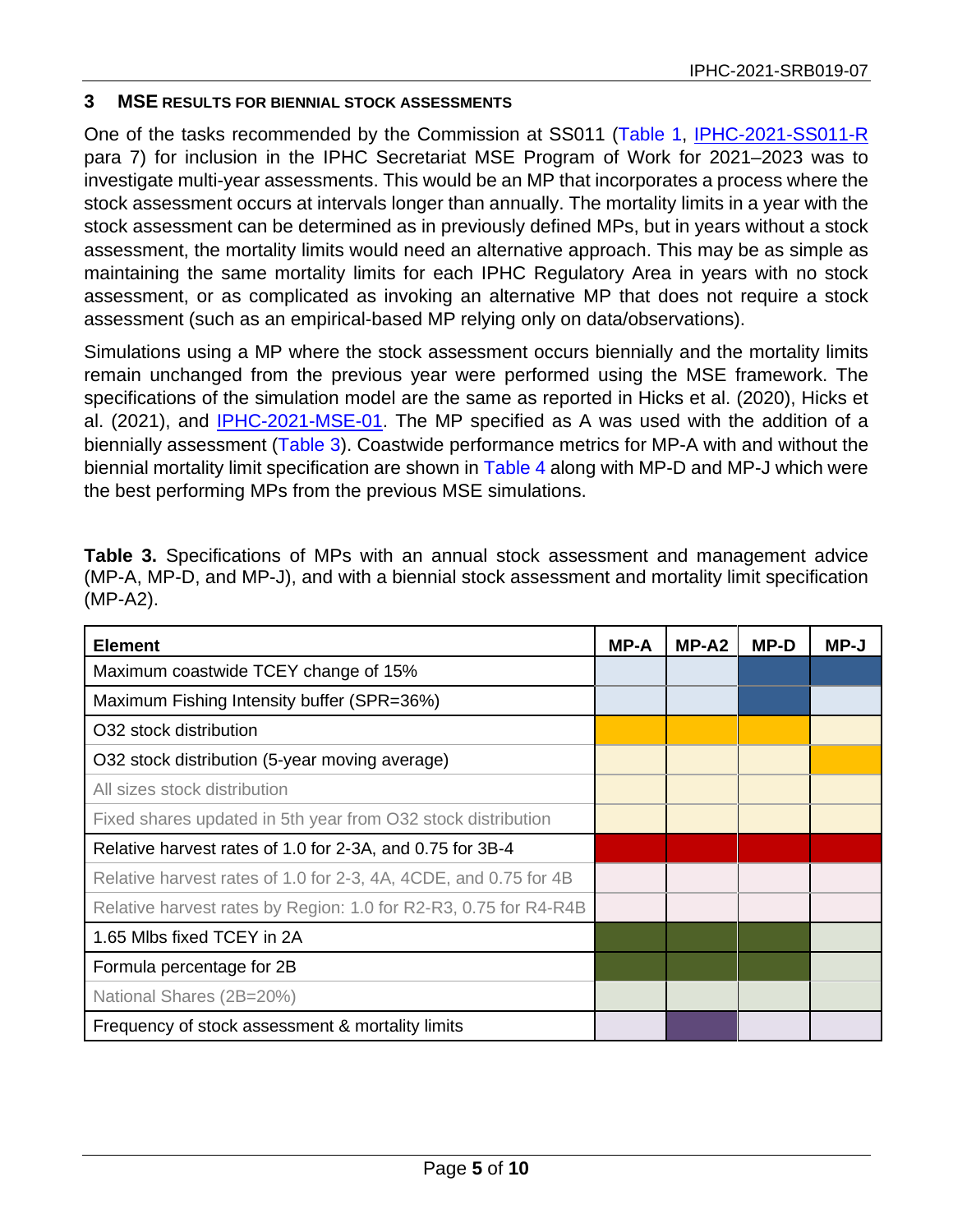<span id="page-5-0"></span>**Table 4.** Coastwide long-term performance metrics for the biological sustainability objective and P(all RSB<36%) and short-term performance metrics for the remaining fishery sustainability objectives for MPs A, D, and J with an annual mortality limit setting process, and MP-A with a biennial mortality limit setting process (A2). All results use an SPR value of 43% with simulated estimation error.

| <b>Input SPR/TM</b>              | 43     | 43      | 43    | 43     |
|----------------------------------|--------|---------|-------|--------|
| <b>Management Procedure</b>      | A      | A2      | D     | J      |
| Number of Simulations            | 500    | 480     | 500   | 500    |
| <b>Biological Sustainability</b> |        |         |       |        |
| $P($ any RSB_y<20%)              | < 0.01 | < 0.01  | 0.01  | < 0.01 |
| <b>Fishery Sustainability</b>    |        |         |       |        |
| P(all RSB<36%)                   | 0.25   | 0.28    | 0.44  | 0.28   |
| Median average TCEY (MIbs)       | 39.92  | 38.31   | 40.22 | 37.90  |
| $P($ any3 change TCEY > 15%)     | 0.44   | 0.36    | 0.10  | 0.00   |
| Median AAV TCEY                  | 12.1%  | $9.0\%$ | 5.9%  | 9.5%   |

The biennial mortality limit specification improved the coastwide performance metrics related to variability in the TCEY compared to MP-A with an annual mortality limit specification. The median average TCEY was less than MP-A and MP-D, but slightly higher than MP-J. The median relative spawning biomass was above the 36% target, but slightly closer than MP-A.

MP-A2 shows a different pattern of variability that is not completely captured with the performance metrics presented in [Table 4.](#page-5-0) The variability performance metrics with the biennial mortality limit specification show improvements because half of the years in a ten-year period have no change in the TCEY compared to an MP with an annual mortality limit specification while the other half may show a slightly larger change. Trajectories of the projected TCEY for a 60-year period show the biennial specification process in MP-A2 [\(Figure 4\)](#page-6-0). Comparing the trajectories for MP-A and MP-A2 shows that the biennial process generally follows the annual process but with steps. However, there are cases where the biennial process takes longer to catch up (e.g. the start of the trajectory) and where the biennial process does not unnecessarily change the TCEY (e.g. near the year 2065 for some simulations).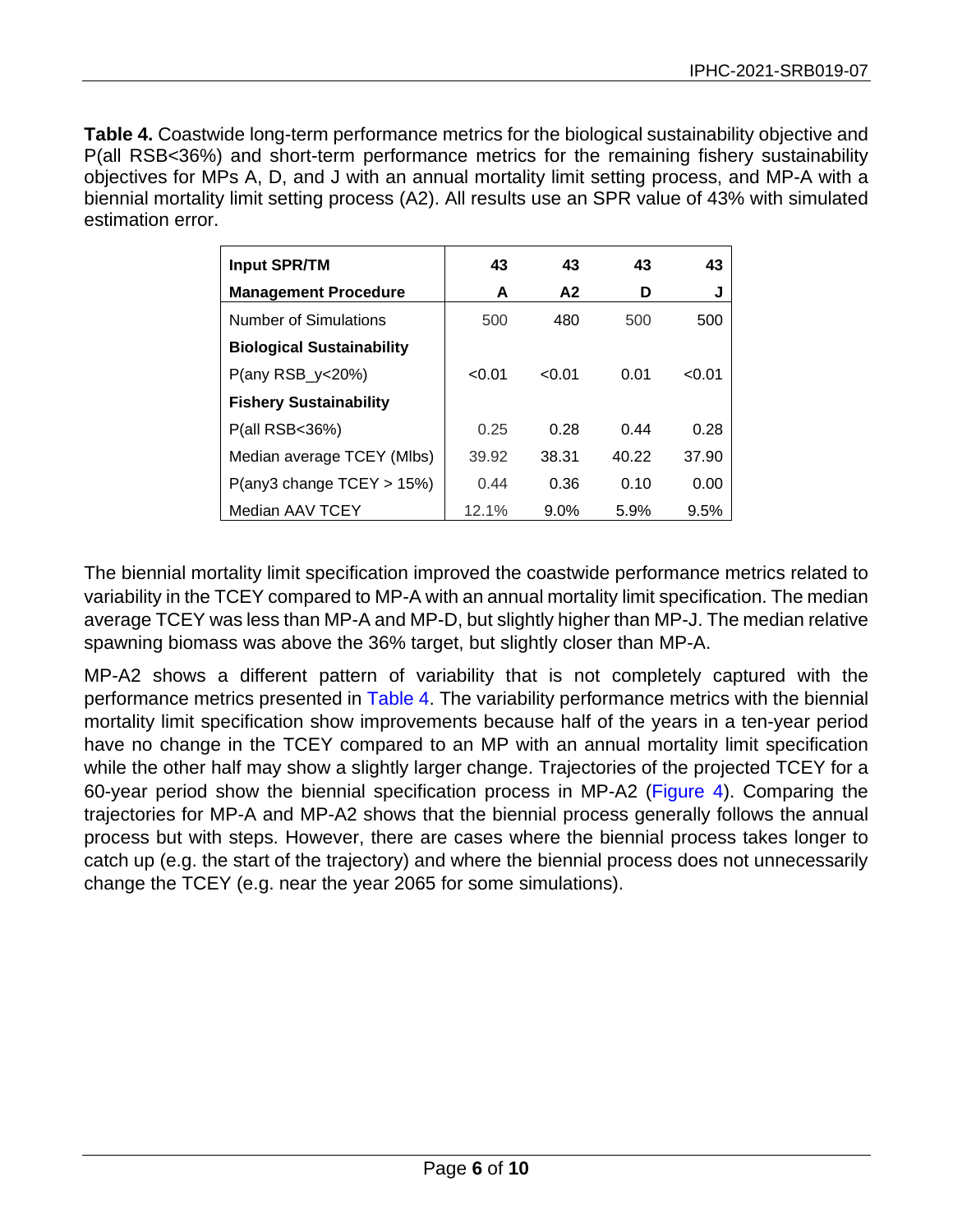

<span id="page-6-0"></span>**Figure 4.** Trajectories of TCEY for MPs A, D, and J with an annual mortality limit setting process, and MP-A with a biennial mortality limit specification process (A2). All results use an SPR value of 43% with simulated estimation error. The  $5<sup>th</sup>$  and  $95<sup>th</sup>$  quantiles are shown as a shaded polygon. Five individual trajectories are shown as thin lines and the median of all simulations is shown as a thick line.

Therefore, three new performance metrics are reported to provide a better indication of how the TCEY may change in a given year. Over a ten-year period these are, the probability that the TCEY exceeds a change greater than 15% in any one year [P(any1 change TCEY > 15%)], the probability that the TCEY exceeds a change greater than 15% in any two years [P(any2 change TCEY > 15%)], and the median maximum absolute percentage change (up or down) in the TCEY over a 10-year period (Median max abs % change TCEY). [Table 5](#page-7-0) shows that all of these performance metrics are highest for MP-A2, indicating that the change in the TCEY is typically higher in years when it changes compared to an annual mortality limit specification process. Although the maximum absolute percent change in the TCEY is on average higher for MP-A2 compared to MP-A, the inter-quartile range (middle 50% of the distribution) is diminished for MP-A2 compared to MP-A [\(Figure 5\)](#page-8-0).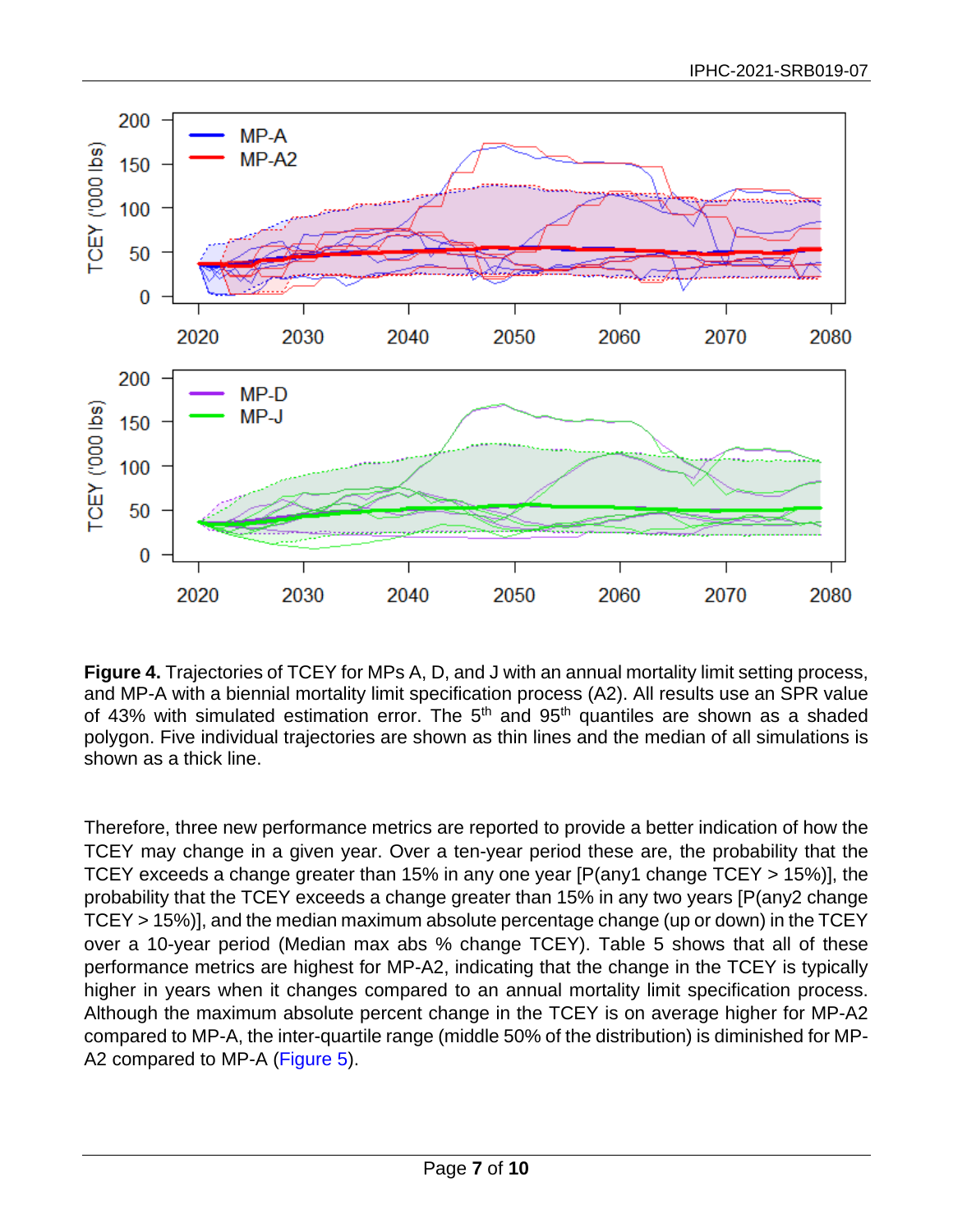Overall, there is a clear trade-off between slightly higher biennial change and consistency within each two-year period. The benefits to a biennial mortality limit specification include stability for a two-year period and resources needed for conducting a stock assessment can be directed towards other research such as improving the stock assessment or MSE. However, it is likely that the change in the mortality limit every other year may be larger than desired for an annual process. These trade-offs must be considered when analysing any MP with a biennial mortality limit specification.

<span id="page-7-0"></span>**Table 5.** Additional coastwide short-term and long-term performance metrics for the fishery sustainability objectives related to TCEY variability for MPs A, D, and J with an annual mortality limit setting process, and MP-A with a biennial mortality limit specification process (A2). All results use an SPR value of 43% with simulated estimation error.

|                                   | <b>Short-term</b> |                |      |      | Long-term |      |      |      |
|-----------------------------------|-------------------|----------------|------|------|-----------|------|------|------|
| <b>Input SPR/TM</b>               | 43                | 43             | 43   | 43   | 43        | 43   | 43   | 43   |
| <b>Management Procedure</b>       | A                 | A <sub>2</sub> | D    | J    | A         | A2   | D    |      |
| <b>Fishery Sustainability</b>     |                   |                |      |      |           |      |      |      |
| $P($ any1 change TCEY > 15%)      | 0.75              | 0.93           | 0.56 | 0.00 | 0.46      | 0.67 | 0.17 | 0.00 |
| $P($ any2 change TCEY > 15%)      | 0.63              | 0.74           | 0.26 | 0.00 | 0.31      | 0.32 | 0.02 | 0.00 |
| Median max absolute % change TCEY | 18%               | 23%            | 11%  | 15%  | 13%       | 21%  | 9%   | 14%  |

The mortality limit does not need to be held constant in years when there is no stock assessment, but may instead use other methods to determine a mortality limit. The projection from the stock assessment may be used, or an empirical, data-driven approach can inform changes to the mortality limit. This may reduce the potential for large changes in years when a stock assessment is used for setting the mortality limit and could be extended to periods of longer than 2 years between stock assessments.

An alternative approach that would not require a stock assessment would be to adopt an empirical-based MP as the method for setting annual mortality limits. The stock assessment would not be used specifically to set mortality limits but would be used at a defined interval to verify that management is effective and to potentially tune the MSE and existing MP (Cox and Kronlund 2008). Any of the MPs mentioned in this section, empirical- or model-based or a hybrid of the two, can be evaluated using the current MSE framework.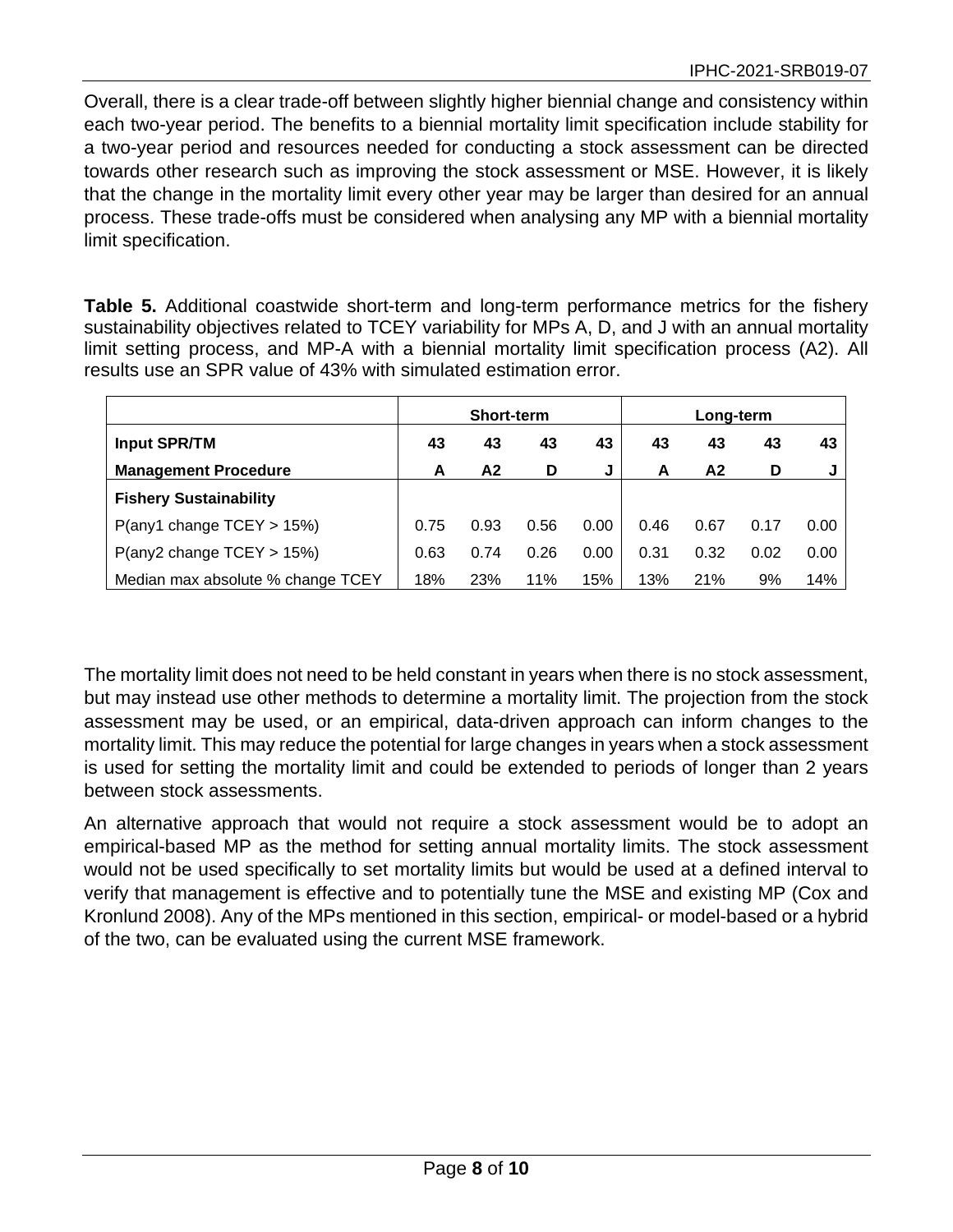

<span id="page-8-0"></span>**Figure 5.** Boxplots (white) within violin plots (colors) of short-term maximum percent absolute change in the TCEY for MPs A, D, and J with an annual mortality limit setting process, and MP-A with a biennial mortality limit specification process (MP-A2). All results use an SPR value of 43% with simulated estimation error. A value of 15% is shown as a horizontal grey line. White boxes represent the interquartile (50%) range with the median (dark solid line).

## **RECOMMENDATION/S**

That the SRB:

- a) **NOTE** paper IPHC-2021-SRB019-07 describing the MSE Program or Work for 2021– 2023, sources of variability in the MSE framework, and results from simulations with a biennial mortality limit specification.
- b) **RECOMMEND** MP specifications to investigate multi-year stock assessments as part of the MSE program of work for 2021-2023.
- c) **REQUEST** any further analyses to be provided at SRB020, June 2021.